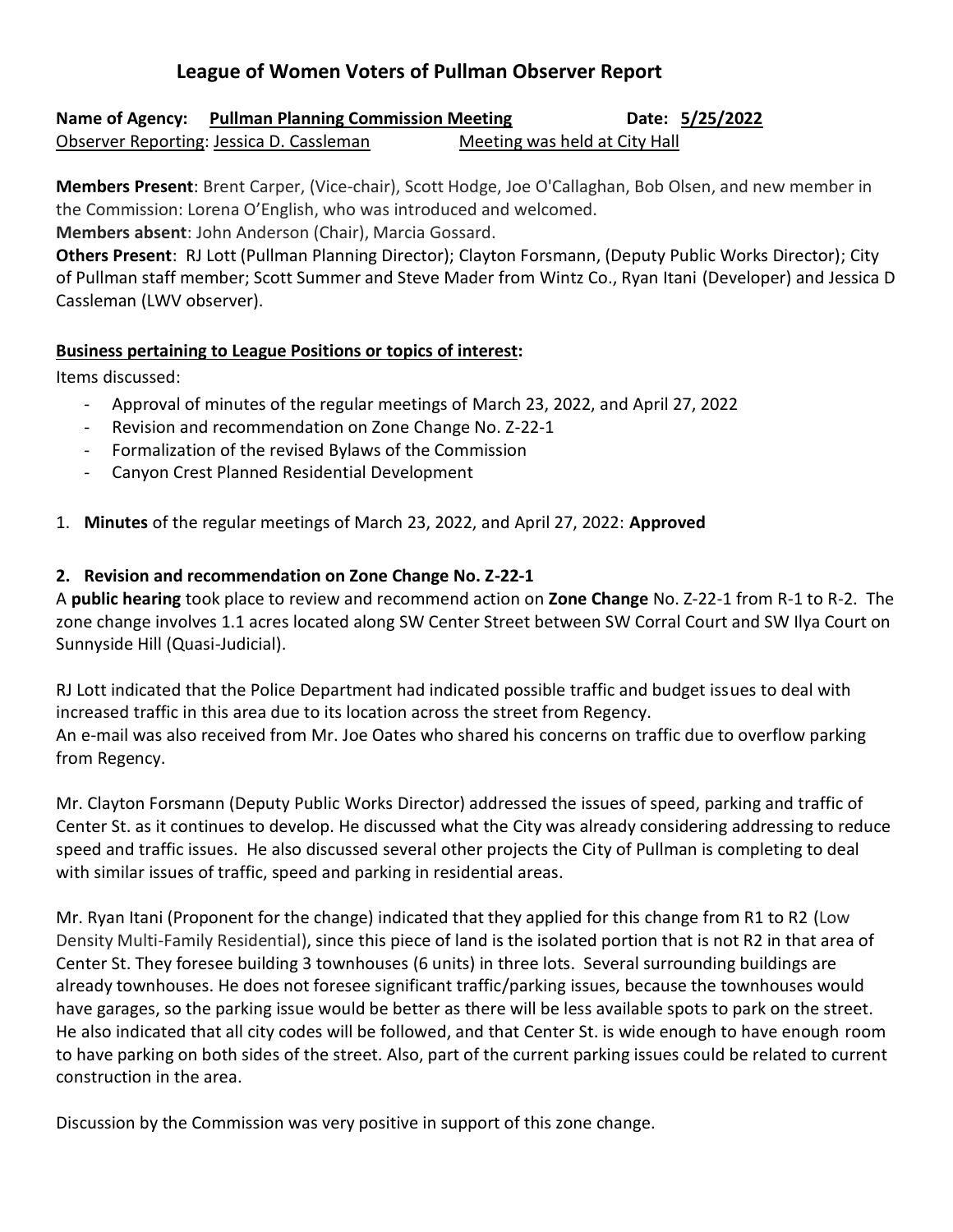It came to a vote. Ms. O'English made the motion and Olsen seconded. All were in favor of the change. Mr. Carper wanted to make clear that there was record that the email from Mr. Oates, who was against the change, was received and that no one came to testify in person against the proposal. It was again unanimously voted that these last comments should be included. Motioned by Bob Olen and seconded by Scott Hodge.

# **The proposal was unanimously approved and recommended for approval to the City of Pullman.**

# **3. Review of Planning Commission Bylaws in accordance with updates to Pullman Municipal Code 17.20.**

RJ Lott read the revised **Bylaws of the Commission** that included changes on the number of commissioners from 9 to 7 members and reducing quorum for approvals from 5 to 4. The Commissioner thanked Mr. Lott for the revisions made that were edited and clearly stated.

## **4. OLD BUSINESS: Canyon Crest Planned Residential Development**

**Continued public hearing** to review and recommend action on the amended Canyon Crest Planned Residential Development and preliminary plat. The subdivision involves 10.3 acres located south of Kamiak Elementary School and south and west of NW Ventura Court and NW Ventura Drive on Military Hill (Quasi-Judicial).

The Canyon Crest Planned Residential Development proposal was updated on its building goals and proposed to amend the original proposal from 75 lots to 59 total, and from 68 units to 56, and there would be at least 10 feet between units. Each unit permit will be reviewed, making sure all codes are met. All Commissioners were actively involved in the discussion and in support of the proposal that would bring more units to Pullman, addressing issues of affordable housing needs in Pullman.

Some of the items addressed include: that none of the units will have access to Terre View street that will end where this development starts. Developer will complete a Ring Road on the site and this will be private. There will also be a pathway to Kamiak Elementary school.

Scott Hodge brought up the potential issues in case of disaster and evacuation in case of an emergency. The work provided addressed that issue as well.

Scott Summer from Moscow provided more background on the need for this development. "We need more affordable housing in Pullman". These would be manufactured homes, the project has been in the plans for over two years, and now they are including garages to reduce parking issues. He acknowledged that the lot shape has limitations and the reason why it needs to be private.

Discussions continued bringing up the concern of traffic and speed on Canyon View and Greyhound Way. Developers were asked by Commissioners about estimated price per unit, and Mr. Summer indicated that with the rise in costs they simply could not give an estimated price at this point. They assured that these units will be of better value than the building of larger single-family homes.

Mr. Carper offered that the developers had come up with good solutions to the questions presented in April and offered kudos to the developers to build less expensive homes especially for first time owners.

Also, Scott Palmer added that the memo on drainage was submitted.

**Voting**: Bob Olsen moved to vote to approve the proposal, Lorena, seconded. **Approved unanimously** 4-0. Joe O'Callaghan needed to recuse from voting on this item as he is an employee for the company involved on this development.